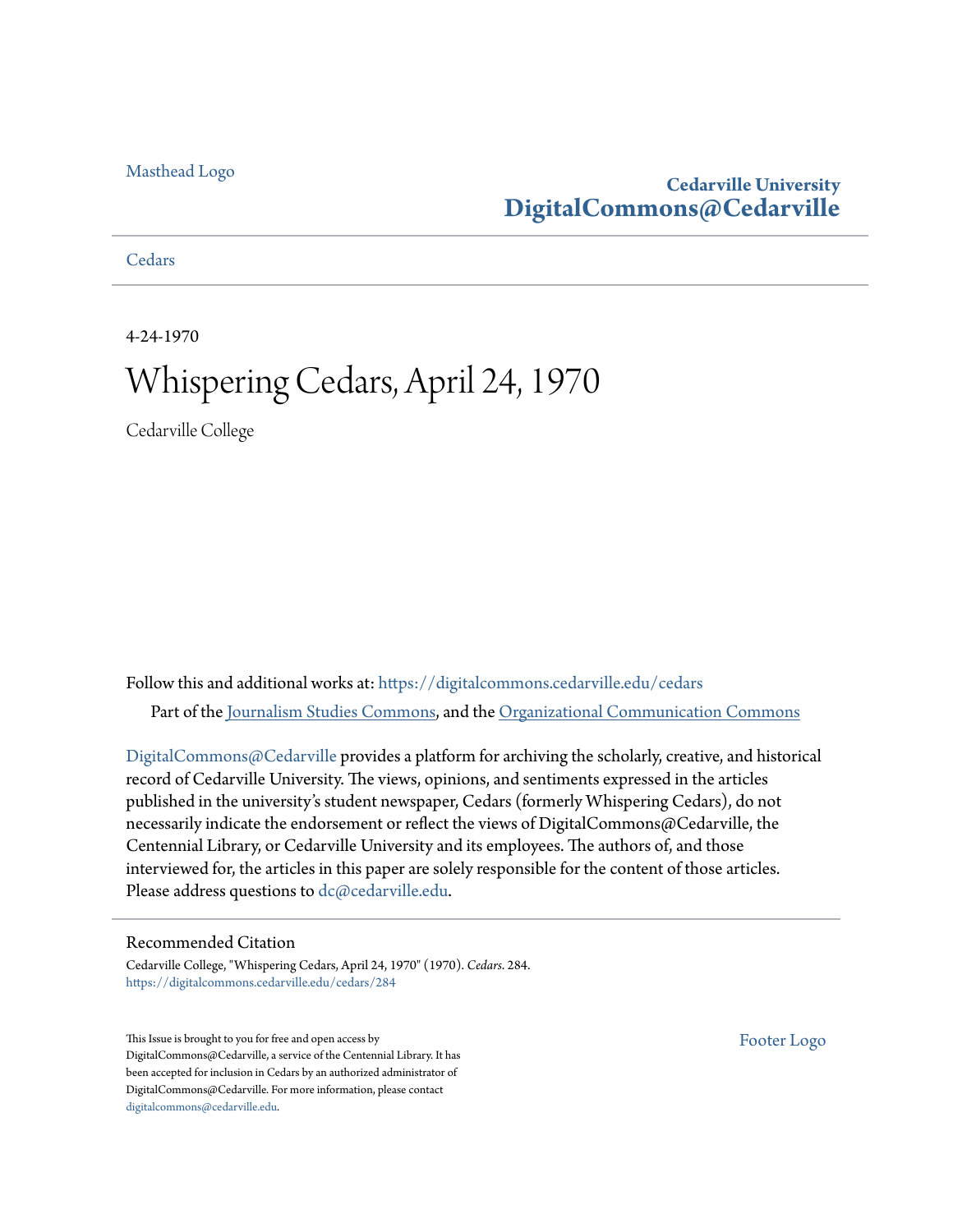## Cedarville, Ohio, April 24, 1970

Countries only, April 24, 1970<br>Countries and gentlemen! If a textual clarity, and at times a certain<br>Cedarville Political Science Students Plan Trip young man at age of twenty-three can austerity. His most outstanding work To Kentucky For Seminar On Communism States and the ready to commit the ballets, Appalachian Spring, Billy

Seven students from Mr. Monroe's Political Theories class will attend an Intercollegiate Studies Institute Seminar at Western Kentucky University April 25. The issue to be discussed will be "The Communist Threat Today." Scheduled speakers are M. Stanton Evans, Paul Bethel, Anthony Kubeck, and Stefan Possony.

Specific topics to be dealt with are "The Politics of Surrender," "Communist Strategy in Cuba and Latin America," "Vietnam and Southeast Asis," "Soviet Strategy and the Sino-Soviet Conflict," and "Communist Ideology and Foreign Policy."

The institute states that "Communist doctrine allows the greatest latitude imaginable for achieving and maintaining power." The only ethic

which governs a Communist's relation to power is "that is good which succeeds in advancing the movement, and that is bad which fails."

record of Communism is as dismal as the ethics would suggest: broken promises, subversion, murder, conquest, and war. It behooves a free people to study the record of such a menace." The seminar will take up key problem areas relating to the global threat of Communist total**itarianism.** ''' *There* **itarianism.**  $\mathbf{r} = \mathbf{r} \cdot \mathbf{r} \cdot \mathbf{r} \cdot \mathbf{r} \cdot \mathbf{r} \cdot \mathbf{r} \cdot \mathbf{r} \cdot \mathbf{r} \cdot \mathbf{r} \cdot \mathbf{r} \cdot \mathbf{r} \cdot \mathbf{r} \cdot \mathbf{r} \cdot \mathbf{r} \cdot \mathbf{r} \cdot \mathbf{r} \cdot \mathbf{r} \cdot \mathbf{r} \cdot \mathbf{r} \cdot \mathbf{r} \cdot \mathbf{r} \cdot \mathbf{$ 

Mr. Monroe feels that such a seminar "will be beneficial for the students to hear articulate spokesmen speaking from several political points **of view.''** 

## Courses Change For Next Year

The Pre-Seminary Bible Major requires forty-eight quarter hours which in the past, included a list of required courses to be taken. Under the new course change, the Pre-Se· minary Bible Major is still required to have forty-eight quarter hours, but the list of required courses to be taken now includes Theology Survey, Baptist History, and one Christain Educational course. The remaining re· quirement hours will be electives in the field relating to that major, thus adding flexibility. The additional re· quirements in Biblical Languages are still in effect.

 Present Cedarville College students are required to take Christain Education Survey as part of their General Education Requirements. Future Cedarville students will be given a choice of five Christian Education courses to choose from to meet the Christian Education Requirement:

1. The Joust. Alpha Chi and Pi Sigma Nu men will be jousting in canoes on the lake. Two canoes will row out at <sup>a</sup>time manned by two men each. One man will row and the other armed with <sup>a</sup>padded pole will joust. Three pts. will be scored if the jouster goes in the water and 2 more pts if the person rowing goes in the water. After 2

events will begin at:

Bracket)

events:

Education of Children, Christian Ed- 1 loss, the boys found themselves in ucation of Youth, Christian Educa- a multi-sided tic for second. ucation of Youth, Christian Education of Adults, or Inductive Method Entered in the tournament were

Christian Education Student Teach-

1. a camping program consisting of Campus. six weeks in a Christian camp gaining The topics for the two days were experience in Bible teaching, Counsel- "Censorship of Media" and "Tax ing, and camp administration, under Incentives for Purposes of Population<br>the supervision of the Christian Edu- Control." Each entrant was given cation Director or the Camp Director. research cards and two hours to pre-<br>2. a local church consisting of ten pare before the debate began. Inc weeks gaining experience in the pro· debaters did not know which side gram under the direction of the Chris- they were to defend until fifteen min· tian Education Director or Pastor.

3. a local church consisting of three ing, lesson planning, evaluation ses· sions, under the direction of the Chris· invaluable experience for those com-

## WHISPERING CEDARS *Comp\_oser Copeland Proves*   $V$ ol. 38, No. 10 Cedarville, Ohio, April 24, 1970 **Simplicity** Can Achiever **Ame**

by Walter Damrosch, the conductor style, his music receives wide appeal.<br>of the New York Symphony Orch- To illustrate his humor, a student of the New York Symphony Orch-<br>estra early in 1925. He was apologizestra early in 1925. He was apologiz- asked if he liked the "pop" music.<br>ing for Aaron Copland's Symphony lie answered with a smirk on his face, ing for Aaron Copland's *Symphony* He answered with a smirk on his face, for Organ and Orchestra, which show- "I like the Beatles; it can't do any It is the institute's belief that "the *for Organ and Orchestra*, which show- "I like the Beatles; it can't do any ord of Communism is as dismal as ed a lack of understanding on his part harm!" ed a lack of understanding on his part of the new music. Drawing near the end of the dis-

America's most popular composers be-

### CEDARVILLE DEBATERS  $\frac{1}{\text{Continuing, he said that our go}}$ TIE FOR SECOND PLACE IN N. DAKOTA TOURNEY

Varsity debaters Randy Patten and Ken Cole participated in the University of North Dakota's Protagoras Memorial Debate Tournament, April 17, 18. With a score of 3 wins and

of Bible Study. 26 schools representing 11 states. Course changes also affect Randy and Ken won the rounds against the University of Minnesota ers. Instead of one student teaching Deluth- the University of Minnesota assignment to fulfill, now there is a Morris, and Wisconsin State Stevens choice of three assignments from Point; but lost the round against the which to choose:<br>University of Illinois - Champaigne University of Illinois - Champaigne

> Control." Each entrant was given pare before the debate began. Inc utes before each round.

quarters gaining experience in teach- the outcome of the tournament "most Jim Phipps, Debate Coach, termed successful," and added that it was "an

In 1970 we know that Copland cussion, he made two comments that does not need anyone to make apol- were stimulating and true. Mr. Cop ogies for his music. He is one of land presented the ideas that music<br>America's most popular composers be- creates a distinct feeling that surrounds cause he has written for the American. you but docsn't engulf you. Music He has his own style of simplicity, gives a person a "lovely sense of:

> ernment and the American people should begin to take a greater interest in the fine arts. He stated that America without any cultural life will Jose respect from other countries.

#### TRUSTEES DISCUSSED

## FACULTY, EXPANSION, STUOENT RELATIONS

The weekend of April 10, the Trustees came together at Cedarville to discuss the following areas and changes.

Three faculty members have been invited to join the College Faculty, in the fields of Math, Political Science, and Psychology. In Math, Dane Harvey may be coming, and an assis tant professor for Political Science and professor in Psychology, names of whom may not be released as yet.

Mr. Richard T. Mcintosh was granted a leave of absence for the 1970-7: school year to continue studies. To date, no one has been hired to fill this vacancy. Dr. Mc-Donald was approved for a special leave for Winter Quarter, 1971, to finish a book on marriage and the fam· ily. Ronald Grosh of the English Department was granted leave for the 1970-71 Fall Quarter to work on <sup>a</sup> PhD. Mr. Wetzel has been granted two quarters extended leave.

A poll was taken among the trus· tees, and it was decided that <sup>a</sup> \$25,000 pledge be made to the Threeto-Grow-On program. To date of April 14, total pledges and cash for. this project totaled \$140,992.85, with \$63,030.80 in cash. When the building project will be started is still uncertain.

During the weekend several students representing Williams Hall met with the Trustees, and Dr. Jeremiah said he was pleased with this action and discussion.

Stan Seevers will be Eastern Representative for the College beginning this July. His job is to contact churches to promote the School and sell bonds.

# Christain Education Survey, Christian tain Education Director or Pastor. peting."<br>Ranco attendance and excite minimizes the power and the jouster be 2 contests:<br>its existities are planned for this must melongities contests ing activities are planned for this

year's Cedar Day, May 9. The day of 9:00 - Cedarville Invitational Tennis Tournament (CITT) (Consolation 10:00- Waterfront Competition - 2 must trade positions. between AX and Pi Sigma Nu. First ceives minibike as prize.

the starting point. The life jackets are will be against time. given to other men and the race con-4:00 - Minibike Auction (Bidding tinues.

12:30-3:00 ·Track Meet (Springfield) main entrance drive with Dean Mc-1:00 - CITT (Championship Bracket) 1 -4:00- Open House

minutes neriods at \$.35. There will valid"

2. The Shuttle. Again competition vidual or team effort, and winner re· 1. Men-\$10 entry fee, can be indi-

the men dress in life jackets and etc. 2. Powder Puff-\$5 entry fee and winand race in canoes across the lake. ner receives \$35 as prize. The races They carry the canoe across land and must have 10 entries each and will be then form a triangle by racing back to on a track with certain obstacles and

starts at \$95.)

11:30-1:00 - Country Fair Picnic 4: 30 - Cedar Ceremony (South of Intosh speaking.)

*5* - 6:00 - Meal

2:00 - Minibike Competition. 5 mini-8:00 · The culmination of Cedar Day: bikes will be available for rent for 15 The Spring Play • "The Imaginary In-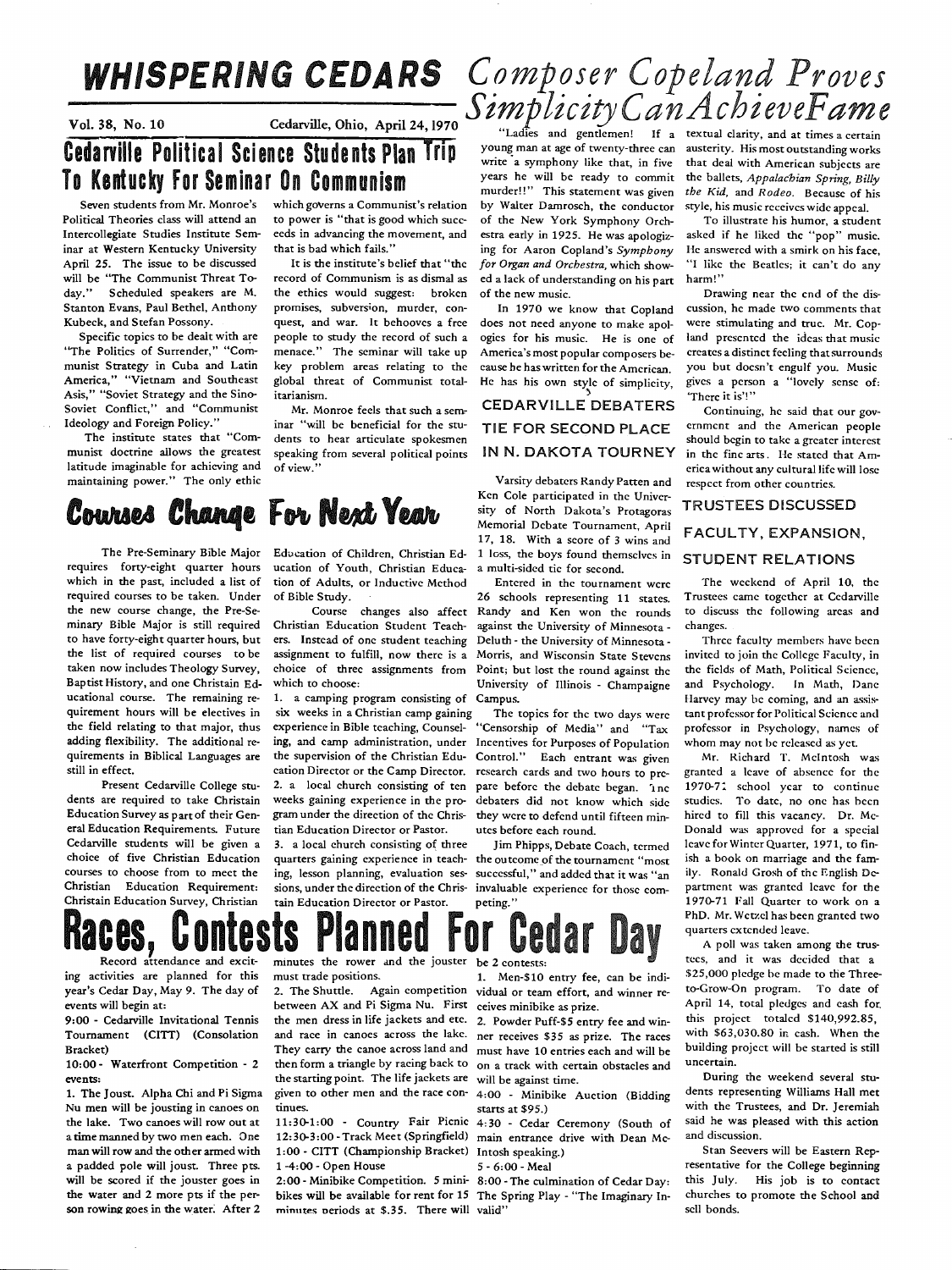## Right On Center  $9$ qnonance Of Politics Creates "Bliss"

### by Jeff Lough

If you happened by any stretch of the imagination to accept my chal· lengc and started *to* read my last article you might have put it down upon finding out it wasn't another witty dialogue designed to tingle your passionate pink Pi Sig mini-bell. You might also have put it down because of the two paragraphs that were left out and the sentences that were cut in half making it impossible for you to understand what I was getting at. May <sup>I</sup>offer my sincere appologies? We'll try not to let that happen again.

Last article I said the govern· ment of the United States was becom· ing repressive and that it was gaining dictatorial powers. Start asking yourselves some serious questions, folks. What are you going to do when a government official comes to your door and tells you he is going to inspect your home to see if it meets federal standards? It's already happening today in urban renewal cities. What are you going to do when the government tells you that food is going to be rationed and that the only way your wife can even get into the store to buy food for your two or three kids is if she has food stamps issued to her by the federal govern· ment? What are you going to do when the government tells you that your

children have to go to a certain school where the philosophies of totally depraved individuals are being taught, and if you refuse, your children could be taken away from you? Just what are you going to do if our fed-. eral government becomes Big Brother' and you are just an obedient tool of the state? You had better think seriously about this, because many of these things have already happened and the others are in the making. And the thing is, they are happening because the American people have let them happen. They are happening because your parents didn't really care enough to think and now you skip by this article because you are "not interested in that type of thing." Your parents and now you are so apathetic and so \unthinking that you surmise that it is great for Uncle Sam to make sure all children have shoes. You had better wake up! This paradise isn't going to be here long. If you don't start being a more responsible citizen and demand a government with a bias (that's right-bias) towards limited constitutional government, local self government, private, enterprise, and individual freedom, then some day soon you 're going to have to get a gun, and you're going to have to fight.



### Letter To The Editor

*Since when is it etiquette or com· mon courtesy for a person to leisurely read, perform intricate tasks of home, making* (knitting--ed. note) *or leave in quantity during intermission* (of <sup>a</sup> concert-ed *note)!!!! We were appalled and embarrassed to see that Christian students would treat a fellow Christian school such as we here at Cedari,ille treated the Wheaton College Band. We' realize that those in band, choir, choralaires, dramatics would certainly not appreciate this* 

*type of action when hours of time* 

*and earnest endeavor have gone into the production of such high calibur. Why don't we grow up and realize that when God gives us the opportunity to listen and observe talents such as these, we should take advan· tage of them. A well balanced life does not include just sports, eating, and sleeping. You need a little culture once in a while.* 

> *Concerned, Ginny Mitchell and Mary Ellen Ubbink*

## **Contemporary Christian** Self-Love Needed By Neurotic Christians

*Editor:* 

You've all met the "humble" Christian who is constantly degrading and condemning himself and thinks only of how worthless he is or the odier extremist who thinks of him· self as a spiritual giant and how lucky the world is to have been blessed with his prescence and his tremendous con· tributions to mankind. How tragic.

Only when the Christain begins to relinquish his illusions about himself and his illusory goals, has he a chance to find his potentialities and develop them. The Christain must develop the capacity to change his attitudes which disturb his relation· ship to himself whether it be the attitude of the individual who sees only his unworthliness or the attitude of the individual who has illusions of grandeur.

Admittedly, we have no righteousness of our own in the spiritual realm, and it is onlv on the righteousness of Christ that we come to God. Yet, God considered us worth redeeming, did He not? We must cultivate

#### by Gary Yates

the idea that what we are and what God can make of us can be integrated into a wholesome, happy life.

I fear I will be grossly misunderstood on this next point, however, there is a certain sense in which a Christian must love himself. This is basic to human nature. The Scriptures tell us to love our neighbor as we love ourself, so don't be too shocked at the idea. We must gain an appropriate sense of self-worth and maintain a decent self-image. Think positively. After all, are you going to insult God, who thought so positively that it took the life·of His Son to redeem us? Romans 12: 3 says not to think yourself more highly than you ought to think, but to think soberly.

It is not God's will that Christians be oppressed with worry, anxiety, depression, despair or other mental distresses.

Philippians 2: *S* says, "Let this mind be in you, which was also in Christ." AndinU Timothy 1:7, "God has not given us the spirit of fear but of love, and of a sound mind.'

An honest, realistic approach to the self in our lives would certainly be beneficial in relating God to our individaul lives and relating Him to others. God has set us free to follow our own personal bent and we should be guided by love for Him and for our fellow man.

Neurosis may generally and simply be defined as a disturbance in one's relationship to self and others. Can this apply to Christians? Certainly, it would be erroneous to assume that Christians are exempt from such disturbances merely because they have had a personal relationship with Christ. On the contrary, there are many Christians suffering from neurosis of some sort. Naturally, they would be shocked at even suggesting the dreadful idea.

We all have had disturbances to a greater or lesser degree in some area of our life. I'm not referring to the everyday problems and stress of life. I'm thinking of Christians who are so mixed up mentally that they live in constant worry, anxiety, depression

and despair. To them happiness and contentment is experienced very rarely.

We in Christian circles tend to reserve the word neurotic for the "unsaved" person whom we call weird, unreal, hippie, etc. Nonetheless, when we met weird Christians we simply say they are unspiritual.

When a person comes into a life changing experience with Christ, he does not automatically become a perfectly well-balanced, well-adjusted individual. He must relate his experience with God to his everyday life and to those who know him. He must be honest with himself, others, and God as the only basis upon which *to*  approach this matter.

How does one think properly of himself as a Christian? What is a wholesome attitude regarding the self: Proverbs says as a man "thinketh in his heart so is he..." What a man thinks of himself is what he becomes; consequently, when he thinks realistically of himself, he finds himself adjusted properly.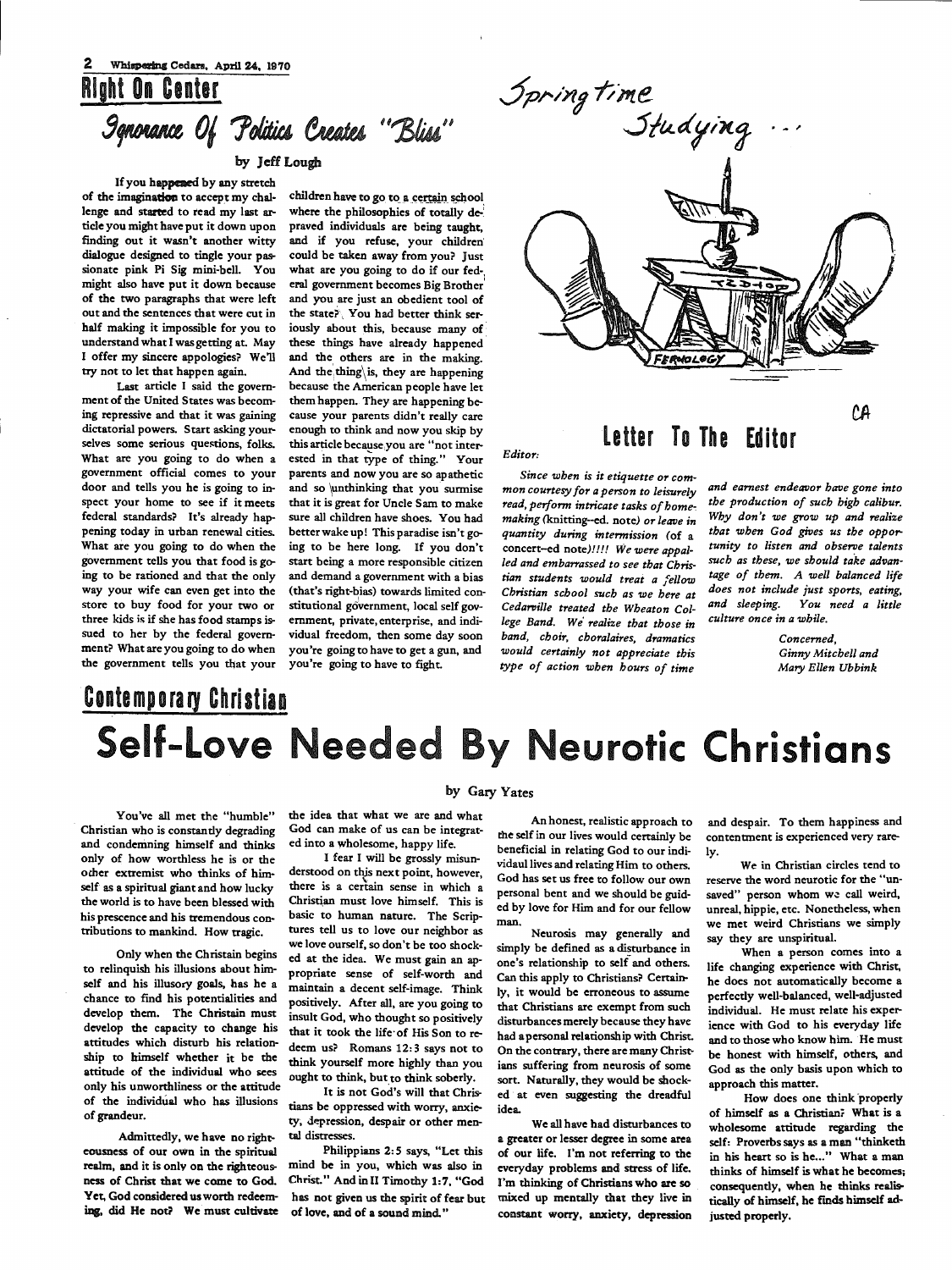## The Ville Presents The Imaginary Invalid

#### by Ruth Skratsmahaw

theatre goers as the most popular spunky maid--find themselves in con-<br>French playwright. He was a master flict with the older set--the hypochon-French playwright. He was a master flict with the older set-the hypochon-<br>of comedy and the creator of popular driac, his greedy wife, and their of comedy and the creator of popular driac, his greedy wife, and their comedy as we know it today. His slightly looney doctor friends. Emercomedy as we know it today. His slightly looney doctor friends. Emer-<br>plays are filled with delightful. mem- ging from scenes of trickery and bedplays are filled with delightful, mem-<br>orable characters who find themselves lam, youth and honesty prevail. orable characters who find themselves caught in predicaments of their own plotting. He was able to take the comic elements of caricature and situation and mold them into an art form that reveals to us the absurdity of our own behavior.

The last play Moliere wrote, The Imaginary Invalid, creates a coniving old hypochondriac. His ailments are imaginary, but unfortunately, the ensuing doctor bills are not. He figures if he can arrange for his beautiful young daughter to marry a doctor he will get all the doctoring he needs without any accompanying bill. However, other memebers of the family, especially his daughter, have other plans for the future. So, as is typical in Moliere's works, the young-



From Biblical times, the diamond has been linked with love and fidelity. Throughout the ages, it was considered one of the most precious substances. The ring mounting, being circular, denotes"love without end." With this tradition, naturally, your engagement diamond should be chosen carefully, and be of the finest quality within your budget. We will be happy to explain the "Four C's" of diamond value to you according to the standares of the American Gem Society-a select, professional organization of fine jewelers working in behalf of fine diamond customers like you.

MEMBER AMERICAN GEM SOCIETY

BRAUN'S

JEWELERS 74 East Main Xenia, Ohlo

Moliere is considered by many er set-his daughter, her lover. and the<br>e goers as the most popular spunky maid-find themselves in con-

Moliere was not only an outstanding playwright, but also a very accomplished actor and cast himself as the hypochondric in The Imaginary Invalid's premiere. The play was somewhat autobiographical, for in reality he was dying from tuberculosis. In the play's fourth performance on February 17, 1673, he was seized by a lung hemorrhage in the final scene. He finished the scene, took his final bows, was carried to his home, and died after only a few hours. The irony of such an exit--dying while performing his own comdey--is indeed fascinating.

The Imaginary Invalid will be presented by the Village Players at Alford Auditorium on May 7, 8, and 9.

DIAMOND? | | LADIES ACCOMPLISH MISSION

"Stop taking stands; take action" expresses what ten members of Kappa Delta Chi did the weekend of April 18-19. With the prayers of the rest of the sorority behind them, Donita Baker, Jackie Barlow, Joan Boyd, Diane Cockerill, Sandy Lathrop, Tanis McDaniel, Nancy McPheters, Edie Phillips, Pat Sturdevant, and Nola Watson left Cedarville Saturday morning with a van packed full of missionary clothes for the mountain mission in Green Back, Tennessee.

It was a beautiful weekend for travel. The "gracious ladies for the Lord" saw majestic mountains slowly going clothed in the garb of spring with hidden valleys, beautiful mountain homes, and rock formations. The



Whispering Cedars, April 24, 1970 3 *Library Offers Help* 

Sometimes it can be frustrating trying to find a magazine in the Cedarville College library. It seems as if every time one needs an article, the college doesn't have it. Of course this isn't true, but there is an easy way of finding out whether or not the library has a certain magazine or not before wading through volumes and volumes of periodicals.

On Mr. Brock's desk in the library is a little-used orange book entitled Union List of Serials in the Libraries in the Miami Valley. This book contains <sup>a</sup>complete listing of 8880 magazines printed in the United States and abroad. The listings are arranged in alphabetical order by titles. Under the title of each magazine is a series of codes representing colleges and libraries in the Miami Valley. Next to the code is the date showing how far back the copies of the magazine go in the library. The code for Cedarville is OCedC.

If the college doesn't have a certain magazine, the article needed can be copied from another library and sent here on request. The trans-

### Lord gave the girls several opportun-

ities to witness on the way down.

Upon arriving in Green Back, they found the mission after a lot of searching. For the night, the mission became a bedroom for the girls; the evening dew on the grass made an excellent bathroom sink; and there was a forest nearby.

In the morning, the bedroom was turned back into a mission for the Sunday service at 10:00. The girls conducted a song and testimony service for the mountain folk who were unified in an attitude of worship.

After the boxes of clothes were unloaded, the girls waves farewell to the missionary, Miss White, and the mountain folk they were not soon to forget. Dinner was served in the Smokey Mountains, and then the long trek back to Cedarville began. They arrived home Monday at 1:45 a.m., and all were a little bit more thankful for the modern conveniences taken so much for granted.



in G.E. Appliances'

feral process takes only a couple of days, and students are encouraged to utilize this opportunity.



Greek men of Pi Sigma Nu have been busy. If you've seen a flood of look-alike shirts on campus they are<br>not school uniforms, they are Pi Sig T-shirts and football jerseys. Next thing we know, the Greek men will have togas with Pi Sig on them.

Pi Sig has elected its officers for next year. The new officers have already taken office and worked on plans to get into the swing before the year is out. Dennis Bunting (former vice-president) moved up to president. Elections included Bob Austin, vicepresident; Dave Jewell, secretary; Jim Greening, treasurer; and Jeff Woodcock,StudentCouncil. Mr. Fleck was asked by the Pi Sig men to be their new advisor.

Pi Sig is participating in Ecology Day by having a Gorge clean-up. Fraternities and clubs from area colleges are going to be asked to join. "We want to sponsor several things to meet new kids--to get acquainted with students from other campuses," said the new vice-president.

Pi Sigma Nu has a big day of acttivities on the agenda, so be watching for news on that. The new officers are working on many activities for this year and next. They want to make Pi Sig a new and active club.

The club asks all inhabitants of the city-state of Cedarvillius to kindly save pop cans.

Watch for news next week on the recapture of the bell by the Pi Sig men. Watch out for the old Trogan horse tactic!

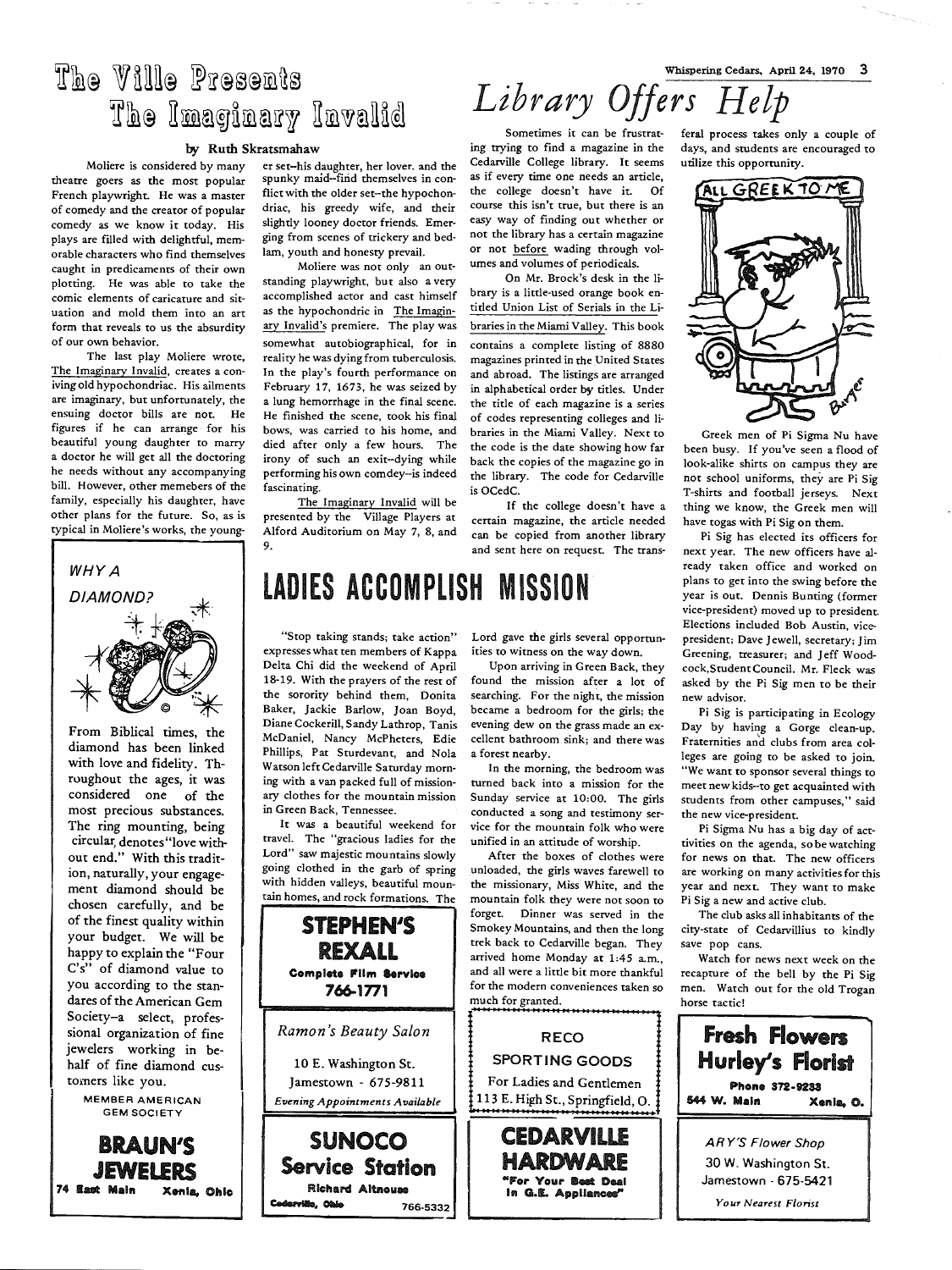# BLACKS SCEPTICAL OF INTEGRATION

### MRS. MARTIN LUTHER KING SPEAKS AT WILBERFORCE UNIVERSITY



"Don't sell yourselves to reactionary forces," Mrs. Martin Luther King urged the graduating college students at Wilberforce Commencement last Friday, March 17. She read the speech quietly, slowly, and with obvious attempt, showing she didn't relish public speaking, but would rather be home with her children.

At the preceeding press conference, she sedately stated that if as much commitment had been placed on "genuine opportunity for blacks and poor people in this nation" and "bringing about real justice ... as in an exploration of outer space, then <sup>I</sup> think we could solve this problem in really a very short period of time. I think it is marvelous that we have made this discovery, but I think the real problem is still whether or not we are going to be able to live on the earth as brothers or whether we are going to eventually destroy ourselves

and perish together as fools."

When asked what the strategy of the civil rights movement should be toward the present administration's retrenchment on civil rights, she replied, "there must continue to be pressure applied to the national scene for legislation," but the emphasis should be "on the local level and on the community level. I think progress is being made in the political arena and of course in the area of economic development where black people are being elected to office and also where they are gaining some measure of economic security. I think this is the real hope during this period that we have many communities across the nation that are in motion...many people are in motion that were not in motion a few weeks ago. And <sup>I</sup> think the movement must continue to realize that in order to continue to make gains that we must concentrate more on the local and community level and starting there and moving up so that eventually we will be able to send politicians to Congress who will be concerned about the needs of the people."

Be Anonymous. Call the Switch Board from six to twelve and <sup>g</sup>ive us a challenge to help you. If you don't give us something to work with, we can't help you with what's troubling you.

Lucid by Lemuel and You Know Who

Dr. Valentine, vice-president of Wilberforce, in commenting upon Dr. King spoke highly of his work. Dr. Valentine foresaw the plight of the American Negro as a "long way to go before he becomes a first class citizen. How that is to be achieved and the time is a problem. We have made great progress in the last few years, but with the departure of Dr. Martin Luther King a great many things have happened. And the militant Negro has moved in, and some of this has sort of hurt the Negro. I am hoping that we can move further."

When Mr. Stokes, assistant to the President, was asked if he thought college students would continue to press for integration, he responded with, "Yes, by all means I think they will." But when asked if he thought integration was a realistic goal for the black, he stated, "I don't know if he wants integration, but he wants equality to do what he wants to, marry whom he wants to, to live where he wants to, to work where he wants to.''

The responses of many Wilberforce students point to the attitude that many blacks are presently skeptic about whites really wanting integration.

As one student pointed out, since the white and black come from different ancestry, one European and one African, it would be impossible to really achieve integration due to differences in background. "Do you want to be black?" he tallied in

#### return.

"I've never really thought about it. Have you thought about whether you'd like to be white?"

He looked down at his feet, looked up and asked, "What makes you think I want to be white? Integration is something they should have tried forty years ago; it's too late now."

As far as a non-violent movement becoming more militant, he stated, "if somebody is violent to you, it's only human sense to be violent."

Another student pointed out why this attitude was increasing: "Through violent means, more has been used to achieve more through black people in <sup>a</sup>short time than in any time," but to "assimulate into the culture as it is, is futile. I don't believe in integ**ration."** 

A female black student expressed the belief of many blacks when she said that "I think its something worth working toward, but I don't know if we will ever achieve it. Most of the students just want to graduate and get out and make a living."

Some want integration, some don't. The statement of a black student that "there are no absolutes in this case" sums up the blacks' perception of the black community's attitudes. However, a black sociology major expressed his "hang up" with the church's lack of leadership in human rights, instead of helping and organizing leadership, "all they ever do is pass the pot.'



NILSON-BONE

### Florists

**uxenis's Only Downtown Florists"**  and

LUCILLE'S BEAUTY AND GIFT SHOP 68-70 W. Main, Xenia Mr. & Mrs. D. L. Bone. Owners

THE

#### CRITERION

Xenia, Ohio 372-53111 KINGSRIDGE SUITS-**ARROW SHIRTS** McGREGOR Sportswear STETSON I IA TS

26 Flavors of ..... **JERSEY** ICE CREAM Fresh Homemade DONUTS and COOKIES YOUNG'S JERSEY DAIRY l Mile North of Yellow Springs Open 6 AM · 10 PM Every Day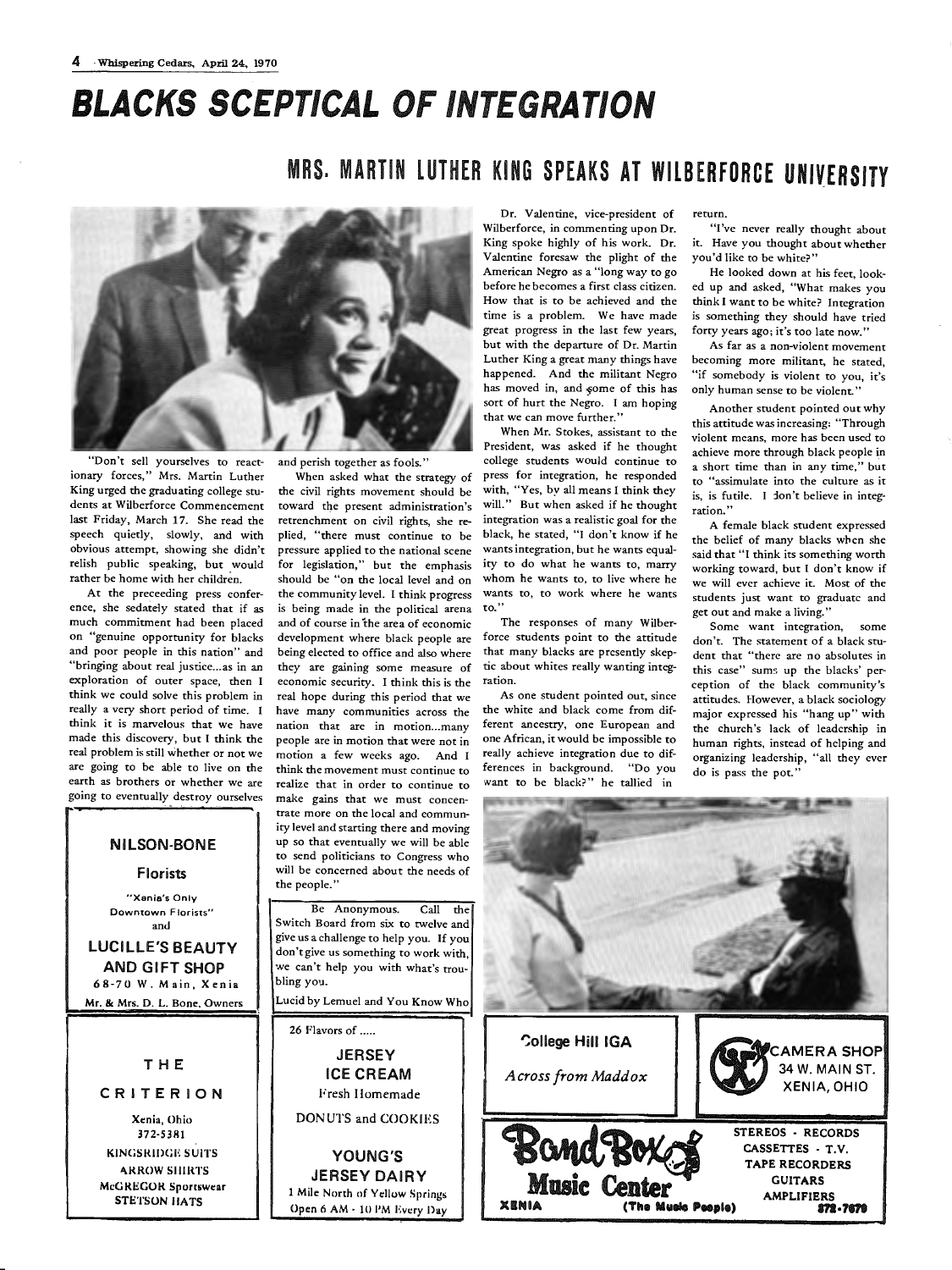

# Welborn Busts Halfmile Record

Following two dual track meets, the Cedarville track team has yet to taste defeat. Victories over Mt. Vernon College and Georgetown, Ky., have started this year's track season on an optimistic note.

On April 8th, the team travelled to Mt. Vernon, Ohio, and returned with an overwhelming victory, 100-36. Only four of the sixteen events were won by Mt. Vernon, as Cedarville ran the meet.

Three days later it was a different story. This time the meet was not decided until the final event. Bill Bacheller's second place finish in the triple jump enabled our men to slip by Georgetown by a score of 72 2/3 to 72 1/3, in a meet that was close throughout the afternoon.

Cedarville had three double winners in the Mt. Vernon meet. They were: Dave Globig, shot put and discus throw; Steve Spink, mile run and 2 mile run; and Lyle Rodman, long jump and triple jump. However, the

most points were scored by Bill Bachelor, with first place in the 100 yd. dash, and second place in both the Ieng and triple jumps. A strong wind, along with the lack of competition, prevented any really outstanding efforts.

The highlight of the Georgetown meet was a new school record in the 880 yd. run. Ernie Welborn broke a seven year old record, as he ran the half mile in 1: 58.4. Steve Spink was once again a double winner, taking both the mile and 3 mile runs. Other winners were Lyle Rodman in the long jump, and Tom Farlow in the high jump. The mile relay team (Bob Wood, Ernie Welborn, Les Chambers, and Ralph Perkins) also won an exciting race, missing the school record by one second.

Coach King expects several of the school records to fall this year. The school records are posted in the gym, and this year's best times are posted opposite the student center lounge.

### Whispering Cedars, April 24, 1970 5

# aseball Team Readies For **Conference**

The 1970 version of the Yellow Jacket baseball team started the season off against Dayton University team. The Yellow Jackets showed poise in both games of the doubleheader, with both teams showing fine ptiching and fielding. Cedarville dropped the first game 1-0 with Bob Lun· ney pitcihng well. The only run which Dayton could muster came in the last inning when they squeezed in ,a runner from third base. The Yellow Jackets did not have many scoring chances since they managed to ge<sup>t</sup> only three hits. In the second game, Don Atherton pitched a shutout and the Yellow Jackets scored one early run and squeezed in an insurance run as they won 2-0. The team only man· aged three hits in each game and three players got them. Rick Inghram had three, Tony Wall had two, and Lynn Howard had one.

### Golf Team Starts

Improvement is the word for the golf team. Dr. Gromacki feels that all the players, with the exception of Jim Buzzard are S to 8 strokes above what they should be. Right now Jim Buzzard leads the team with an 80 average and a 2-1 record. Jim Richard is second at 87, Mark Causey has 90, Dan Smith 92, and Eric Campfield is averaging 93.3.

The first loss came at the hands of the University of Dayton team which had *5* men 82 and under. Then Cedarville fell to Franklin 8-12, in <sup>a</sup> match which Dr. Gromacki feels we "should have won." Next came a 14-  $6$  victory over Central State with the top four men averaging 85.

A few days later Cedarville took on Dayton in another doubleheader. They lost the first game 8-2, and drop· ped the nightcap 16-5. Coach Callan felt the team lacked the poise which they had exhibited in the first two games. He also mentioned that Day· ton had a fine hitting team.

The game with Rio Grande was rained out, but the weather for the two games with Central State was good. The Yellow Jackets dropped *tbe-* opening game of the series 9-4 with Bob Lunney pitching. They bounced back the next day with a 9-4 victory aided by the three hit pitching of Bill Trefzger. Coach Callan felt that Central State also had a good hitting team and that the Yellow Jackets were starting to hit better.

On the following Saturday the Yellow Jackets evened their record at 4-4 by sweeping a double header from Ohio Dominican by the scores of 5-2 and 3-2.

After the first eight games, the team batting was .284 and six players were hitting over .300. They were Tony Wall, .400; Rick Inghram,.385; Dan Inghram, .350; Mike Wolford .333; Bob Lunney, .318; and Dee Mays, .307. The pitching was headed by Don Atherton 2-1 and Bill Trefzger 1-0.

Coach Callan said his main interest in the non-conference games was to get the team established. He said he hopes to make a run for the conference title, which would be <sup>a</sup> tough race, and that Malone would be the team to beat. He also said that he hoped that Dee Mays, who injured his ankle in the Central State games, will be okay for the conference opener at Wilmington.



### RESULTS OF CEDARVILLE-GEORGETOWN MEET

### Cedarville 72 2/3

100 YARD DASH· 1. Johnson, GT. 2. Stine, Ced. 3. Olson, GT. Time· 10.05

880 YARD RUN -1. Welbourn, Ced 2. B. Wood, Ced. 3. Chambers, Ced Time· 1:58.4 INTERMEDIATE HURD. - 1. Gibbs,

GT. 2. Peters, Ced. 3. Tobias, Ced. Time· 62.6 220 YARD DASH - 1. Johnson, GT.

2. Stine, Ced. 3. Olson, GT.

Time· 21.9 3 MILE RUN · 1. Spink, Ced.· 2. Gerber, Ced. 3. Yoder, Ced.

Time· 16:29

MILE RELAY • Won by Cedarville (Welbourn, B. Wood, Chambers, Perkins)

Time - 3:34.0

Georgetown 72 1/3

440 YARD RELAY ·Won by George· town (Gibbs, Ream, Olson, Johnson) Time-45.4 MILE RUN - 1. Spink, Ced. 2. Wei· bourn, Ced. 3. B. Wood, Ced. Time - 4:46.9 HIGH HURDLES· 1. Gibbs, GT. 2. Tobias, Ced. 3. Alexander, Ced. Time - 15.9 440 YARD DASH · 1. Ream, GT. 2. Perkins, Ced. 3. Clewell, Ced. Time - 54.5 Rogen Jewelen

lll7 I. Mat It. **XENIA** STUDENT CHARGE ACCOUNTS wel**comed . . .**<br>Giftware—watches—diamonds